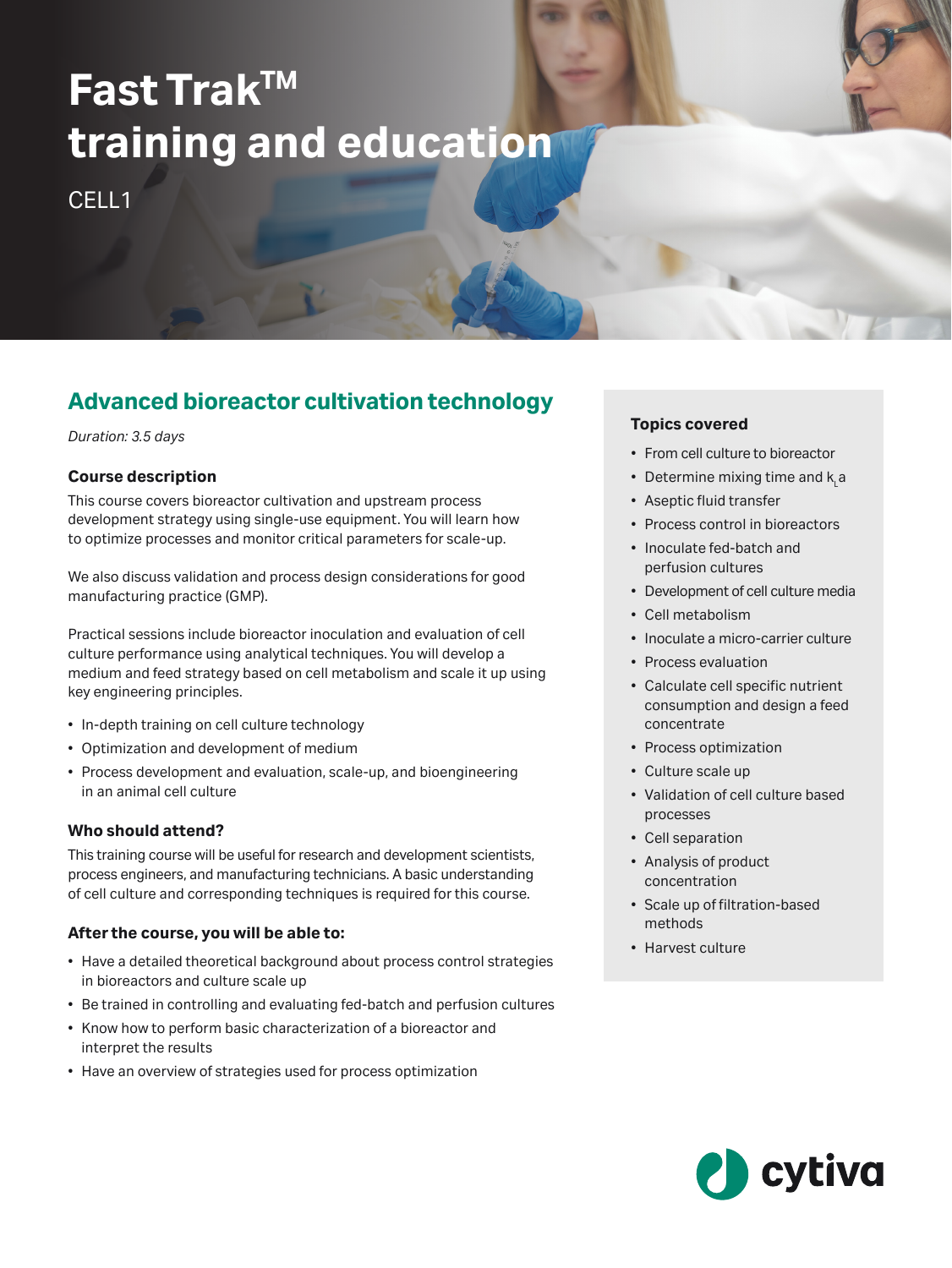#### **2022 pricing**

| Fast Trak™ Center | <b>List Price</b> | <b>Product Code</b> |
|-------------------|-------------------|---------------------|
| USA, Marlborough  | 4320 USD          | 29031032            |
| Sweden, Uppsala   | 3500 EUR          | 29005229            |
| Korea, Songdo     | 3000000 KRW       | 29244576            |
| Singapore         | 3121 SGD          | 29226610            |
| India, Bangalore  | Contact us        | 29298321            |
| Japan, Tokyo      | 124 500 JPY       | 72FT0001            |

# **General course information**

Fast Trak™ Education is one means by which Cytiva provides application training in the various aspects of bioprocessing. The courses are designed to provide a learning experience for process development and manufacturing staff.

Fast Trak™ offers training courses on column packing, basic chromatography, optimization and scale-up for both pilot and production scales. We also offer courses on validation issues and chromatography theory. The courses are offered in a variety of formats to meet your unique learning needs, including lab-based courses, live virtual classes, self-paced e-learning courses, and custom courses that can be delivered at your premises.

#### **Cancellation policy**

In case you need to cancel your registration, the following charges will apply:

- 30 to 21 days prior to course: 50% of course fee
- 20 to 8 days prior to course: 80% of course fee
- 7 days or less prior to course: 100% of course fee

If you are unable to attend after registered, you may send a colleague in your place or attend another course.

Cytiva reserves the right to modify course location, course material, substitute speakers, or to cancel the course. If the course is cancelled, registrants will be notified as soon as possible and will receive a full refund of paid fees. Cytiva will not be responsible for airfare penalties or other costs incurred due to a course cancellation.

#### **Course certificate**

Upon completion of the course, each participant receives a course certificate in which course name and course date is stated.

#### **Course evaluation**

At the end of each course, you will be asked to fill in a course evaluation form. We value your opinion of the course, the speakers, the material, and presentations and use this feedback to continuously improve the courses and their contents.